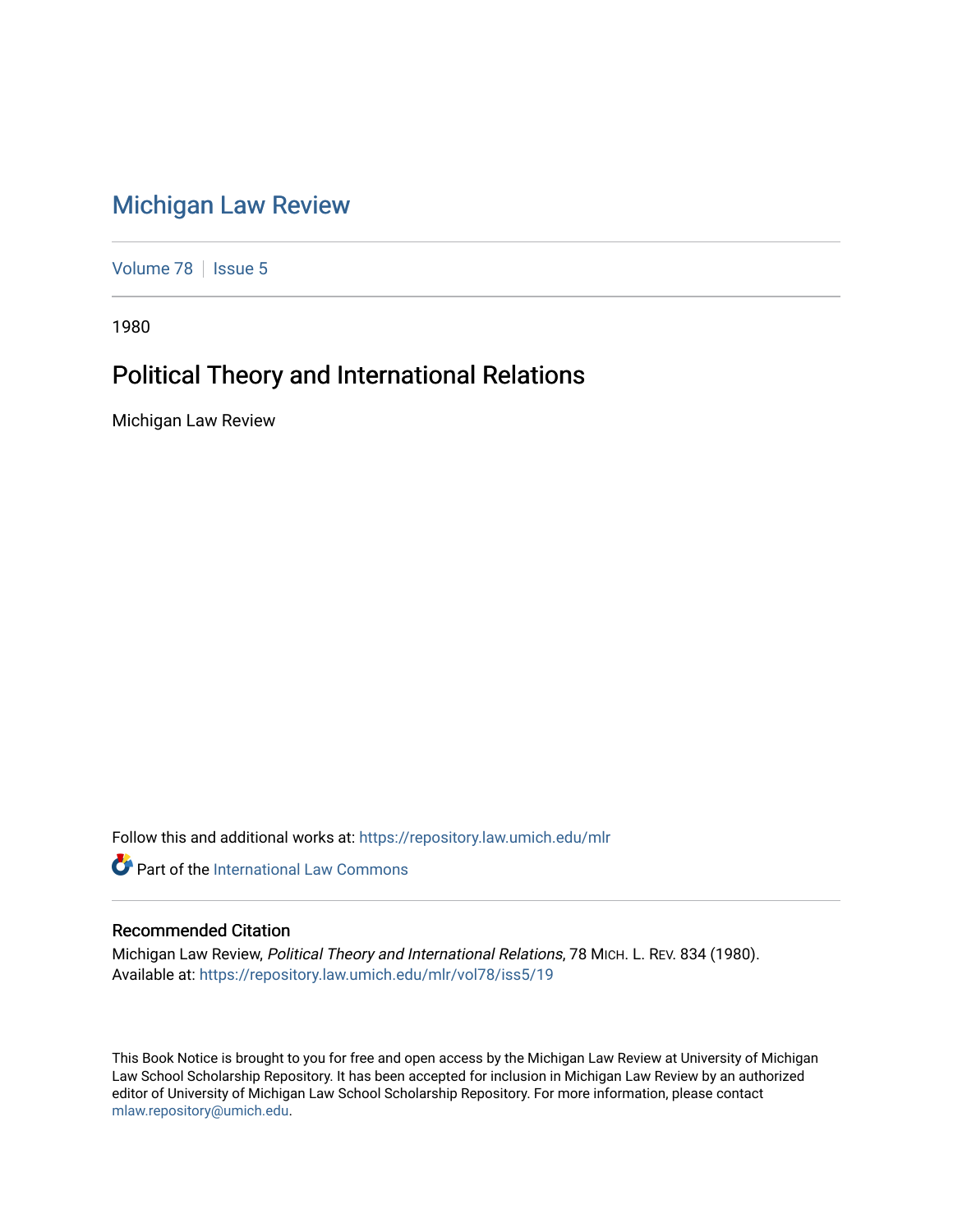POLITICAL THEORY AND INTERNATIONAL RELATIONS.\* By *Charles* R. *Beitz.* Princeton, N.J.: Princeton University Press. 1979. Pp. ix, 212. \$16.50.

To paraphrase Francis Bacon, some authors prepare tasty snacks small, richly flavored morsels of thought that go down easily and leave the reader with the pleasant aftertaste of civilization. Others produce heavier meals, feasts that must be approached with respect, devoured in small bites, and chewed well. In *Political Theory and International Relations,* Charles Beitz presents ideas that require thorough digestion, but chops them up to disguise them as light snacks. Unfortunately, his carving shows.

Beitz's thesis is that a normative political theory of foreign affairs is possible. In essence, he argues that skepticism toward moral judgments in international relations (which he calls "international skepticism") must proceed from a pervasive skepticism about the place of morality in all political theory. If moral judgments are accepted as appropriate in domestic politics, then analogous principles can be derived that must have equivalent force in the international sphere. The book argues this point, then illustrates it by outlining the international analogues of John Rawls's difference principle in domestic distributive justice.

In Part I, Beitz presents and refutes arguments in favor of international skepticism. His primary target is the view  $-$  shared by Raymond Aron and others - that international politics is an example of Thomas Hobbes's state of nature. According to that view, nothing exists to compel nations to comply with moral rules that conflict with their self-interest. And without assurance of reciprocity, each nation will follow its self-interest because unilateral compliance is irrational.

Beitz identifies two flaws in the analogy between the state of nature and foreign affairs. First, empirically, the world does not seem to fit Hobbes's mold. Unlike a person in the state of nature, a nation is neither self-sufficient nor a unitary source of ends. Indeed, nations are not the only significant actors in world politics: their decisions can be influenced by transnational groups, such as large corporations. They are also subject to peaceful coercion through censure, economic embargo, and other sanctions. Because of these weakening factors, Beitz notes that nations can have common interests and can rationally expect mutual compliance with rules that foster those interests. Unfortunately, Beitz fails to explain the practical importance of these expectations. If the analogy between international re-

<sup>\*</sup> This book review was prepared by an Editor of the *Michigan Law Review* - Ed.

<sup>834</sup>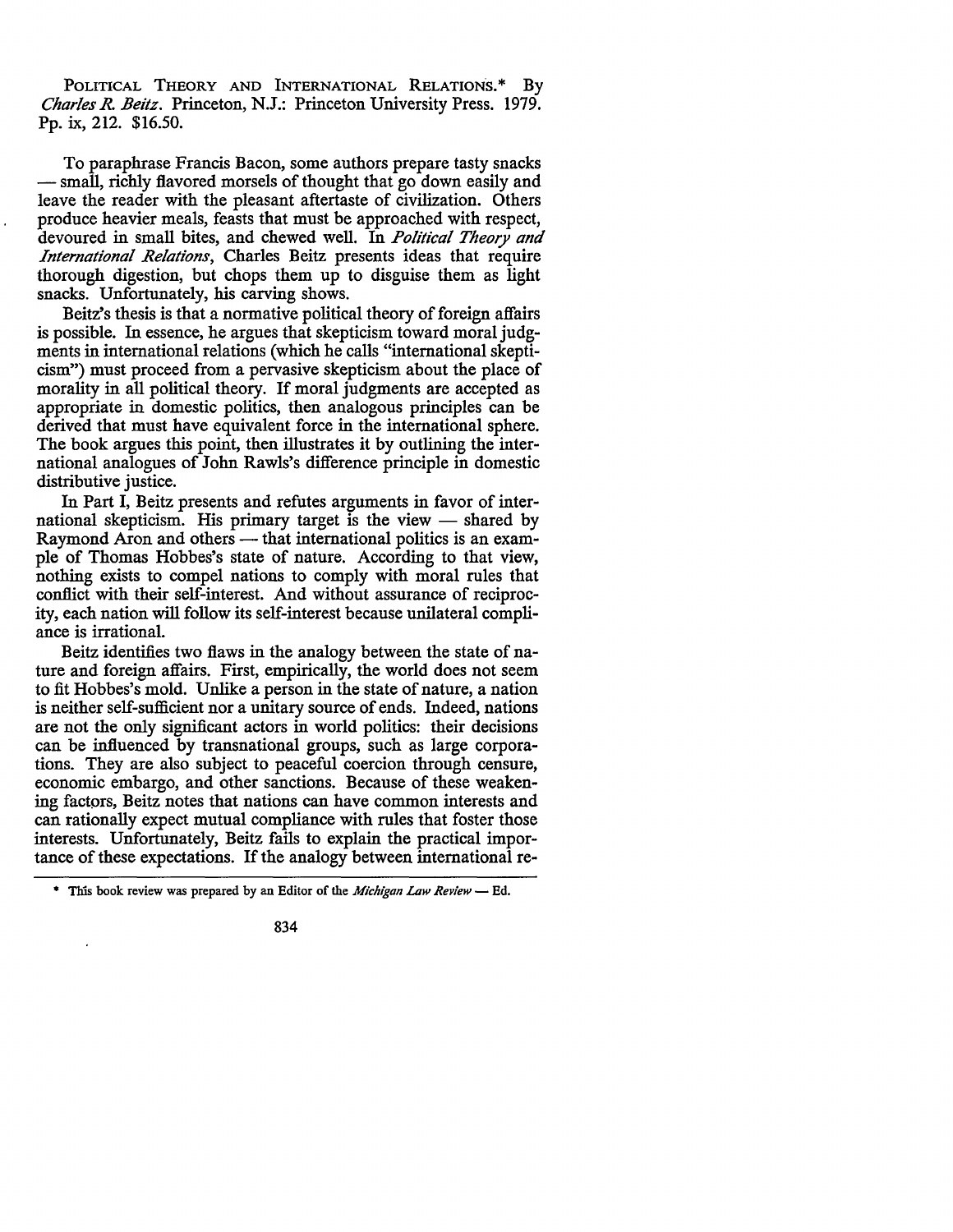lations and the state of nature is imperfect, then a theory of foreign affairs derived exclusively from Hobbes is incomplete. Yet the stateof-nature model's failure to account for areas of reciprocal compliance may be either fatal or trivial, depending upon the strength of the expectations and the range of activities in which they arise. A gap between theory and observation does not necessarily extinguish the value of the analogy.

Second, Beitz criticizes the analogy on theoretical grounds. Most Hobbesian theorists assume that the survival of nations is the ultimate moral goal. Beitz rejects this assumption:

The argument that states should pursue their own interests in the absence of reliable expectations of reciprocal compliance with common rules depends on the analogy drawn between persons in the interpersonal state of nature and states in international relations. . . .

Those who wish to apply Hobbes's argument to international relations should say that the parties to the international state of nature, when it is used as a device for showing which rules of conduct are rational, are to be conceived as persons rather than as states. This state of nature is international in the sense that the parties to it are of diverse citizenship. But they are still persons, and their choice of rules for the behavior of states (in such a revised Hobbesian view) is guided by their desire to preserve themselves as persons rather than simply to preserve their states as state. . . .

. . .[N]othing is gained, and considerable clarity is lost, by attempting to justify principles of international conduct with reference to their effects on the interests of states. It is the rights and interests of persons that are of fundamental importance from the moral point of view, and it is to these considerations that the justification of principles for international relations should appeal. [Pp. 51-55.]

Again, Beitz criticizes international skepticism without explaining why his criticism is important. He does not describe circumstances in which a citizen's conception of his individual self-interest diverges from his conception of the national interest. To the extent that these two interests are identified with each other, Betiz amends the analogy in a minor detail, but does not destroy its probative value.

Having rejected international skepticism, at least in its purest form, Beitz struggles to give substance to his international moral principles. In Part II, he attacks the second most popular formulation of international political theory, which he calls "morality of states." This theory, traced to the writings of Samuel Pufendorf and others, also draws an analogy between nations and people. Unlike international skepticism, however, it concludes that nations have a right of autonomy that insulates them from external moral criticism and political interference. Thus, nations have rights of self-determination, free from foreign intervention and economic imperialism.

Beitz argues that the morality of states analogy is also flawed. He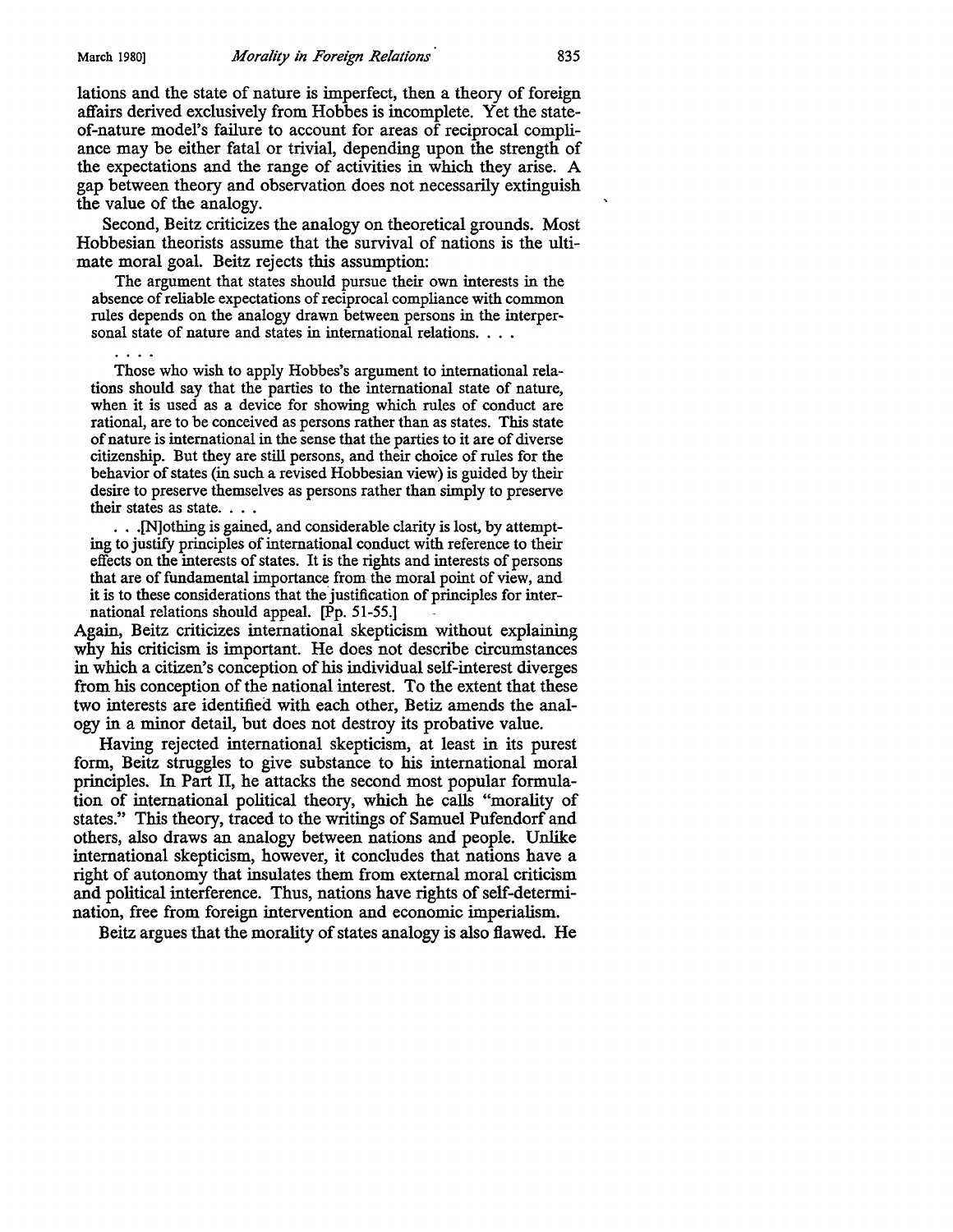contends that a state's claim to national autonomy is only justified when it respects the autonomy of its citizens. "[T]he claim that unjust states should not be accorded the respect demanded by the principle of state autonomy follows from the claim that it is only considerations of personal autonomy, appropriately interpreted, that constitute the moral personality of the state" (p. 81).

Beitz next outlines his own theory, drawing heavily on John Rawls. He begins with unborn parties in a hypothetical "original position"who know they must cooperate to produce goods and services. They do not know their nationalities, their roles, their abilities, or their proximity to natural resources. Their task is to agree on principles to govern the distribution of goods and services. Beitz argues that they would conform to Rawls's "difference principle," agreeing to depart from perfect equality only when the departure would increase the total benefits received by the least advantaged person. Such a global difference principle has important implications for the allocation of natural resources:

In the case of natural resources the parties to the international original position would know that resources are unevenly distributed with respect to population, that adequate access to resource is a prerequisite for successful operation of (domestic) cooperative schemes, and that resources are scarce. They would view the natural distribution of resources as arbitrary in the sense that no one has a natural prima facie claim to the resources that happen to be under one's feet. The appropriation of scarce resources by some requires a justification against the competing claims of others and the needs of future generations. Not knowing the resource endowments of their own societies, the parties would agree on a resource redistribution principle that would give each society a fair chance to develop just political institutions and an economy capable of satisfying its members' basic needs. [P. 141.]

A new perspective on foreign aid emerges from this global difference principle: .

Once the existence of global redistributive obligations founded on justice is recognized, however, the view of aid as charity must be given up. It is inappropriate to regard foreign assistance as discretionary in the way charitable contributions are, nor can the attachment of political conditions be easily defended . . . . Furthermore, one cannot acknowledge a duty of justice to contribute to economic development elsewhere without acknowledging that existing legal property rights lack a firm moral foundation. Aid should not be regarded as a voluntary contribution of a portion of a state's own wealth, but rather as a transfer of wealth to redress distributive injustice. [Pp. 172-73.]

*Political Theory and International Relations* is frequently provocative. Beitz points out, for instance, that definitions of impermissible foreign intervention are oversimplified. If the goal is to protect individuals' autonomy (a goal usually served by nonintervention), then